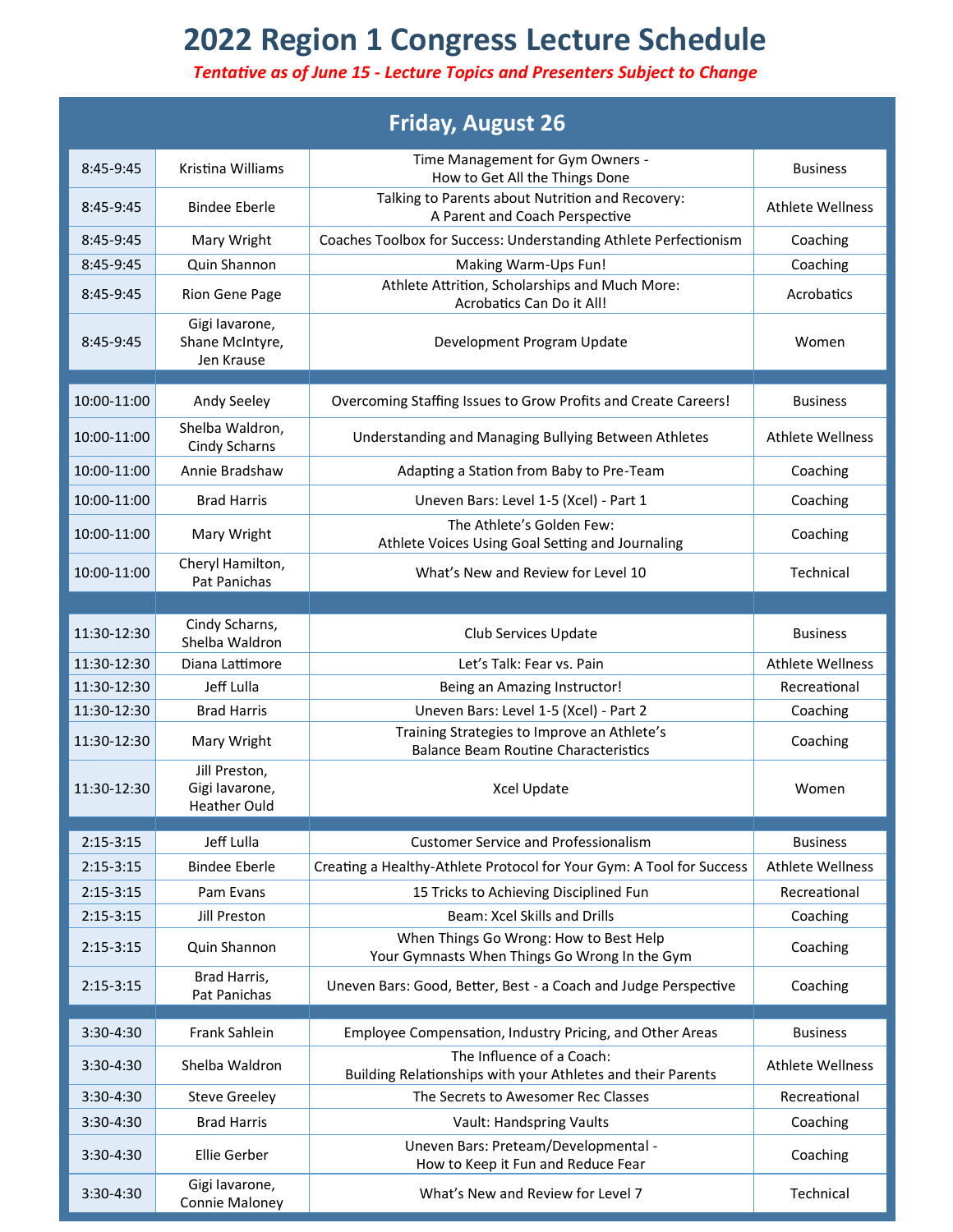| <b>Saturday, August 27</b> |                                    |                                                                                                                                |                         |  |  |  |
|----------------------------|------------------------------------|--------------------------------------------------------------------------------------------------------------------------------|-------------------------|--|--|--|
| 8:45-9:45                  | Frank Sahlein                      | The Intersection of Professional and Personal Organization and<br>Effectiveness: How to Transform and Coordinate Your Business | <b>Business</b>         |  |  |  |
| 8:45-9:45                  | Diana Lattimore                    | The Little Gymnast That Could - "I think I can, I think I can!"                                                                | <b>Athlete Wellness</b> |  |  |  |
| 8:45-9:45                  | Jayden Roth                        | Games for Conditioning and Warm-Ups                                                                                            | Recreational            |  |  |  |
| 8:45-9:45                  | Shane McIntyre                     | Vault and Tumbling: Making Corrections and Maximizing Progressions                                                             | Coaching                |  |  |  |
| 8:45-9:45                  | <b>Tammy Biggs</b>                 | Beam: Hopes to Elite                                                                                                           | Coaching                |  |  |  |
| 8:45-9:45                  | Marilyn Blilie,<br>Pat Panichas    | What's New and Review for Level 9                                                                                              | Technical               |  |  |  |
| 10:00-11:00                | <b>Steve Greeley</b>               | Amp Up Your Staff Training: Making Learning Stick                                                                              | <b>Business</b>         |  |  |  |
| 10:00-11:00                | <b>Bindee Eberle</b>               | Fad Diets, Supplements and Nutrient Trends:<br>What is Appropriate for Gymnastic Athletes?                                     | <b>Athlete Wellness</b> |  |  |  |
| 10:00-11:00                | Paige Roth                         | Floor: Tumbling Basics for Future Success                                                                                      | Recreational            |  |  |  |
| 10:00-11:00                | <b>Betty Okino</b>                 | Dance: From Hopes to Elite                                                                                                     | Coaching                |  |  |  |
| 10:00-11:00                | Derick Moellenbeck                 | In-Bar Circling                                                                                                                | Coaching                |  |  |  |
| 10:00-11:00                | Cindy Lord,<br>Liz Crandall        | <b>NCAA Update</b>                                                                                                             | Technical               |  |  |  |
| 11:30-12:30                | Frank Sahlein                      | Your Customer Service Culture Priorities                                                                                       | <b>Business</b>         |  |  |  |
|                            |                                    |                                                                                                                                |                         |  |  |  |
| 11:30-12:30                | Dr. Rob Lin                        | Shoulder Injury Prevention for Gymnasts                                                                                        | Sport Science           |  |  |  |
| 11:30-12:30                | Paige Roth                         | Beam: More than Releve Walks                                                                                                   | Recreational            |  |  |  |
| 11:30-12:30                | Betty Okino                        | Artistry Makes the Difference                                                                                                  | Coaching                |  |  |  |
| 11:30-12:30                | Jason Vonk                         | Floor: Developing the Round-off Back Handspring,<br><b>Back Tuck and Back Layout</b>                                           | Coaching                |  |  |  |
| 11:30-12:30                | Cheryl Hamilton,<br>Connie Maloney | What's New and Review for Level 6                                                                                              | Technical               |  |  |  |
|                            |                                    | I Got an App for That:                                                                                                         |                         |  |  |  |
| $2:15-3:15$                | <b>Steve Cook</b>                  | Gym Care, Inspecting, Maintaining and Maximizing Your Equipment                                                                | <b>Business</b>         |  |  |  |
| $2:15 - 3:15$              | Diana Lattimore                    | Keeping the Fire Lit                                                                                                           | <b>Athlete Wellness</b> |  |  |  |
| $2:15-3:15$                | <b>Steve Greeley</b>               | The 11 Unbreakable Laws of Coaching                                                                                            | Recreational            |  |  |  |
| $2:15-3:15$                | Jill Preston                       | Uneven Bars: Xcel Drills and Skills                                                                                            | Coaching                |  |  |  |
| $2:15-3:15$                | Jason Vonk                         | Front and Back Twisting                                                                                                        | Coaching                |  |  |  |
| $2:15-3:15$                | Leesa Berahovich                   | Xcel Judging                                                                                                                   | Technical               |  |  |  |
| 3:30-4:30                  | Annette Robert                     | What's In Your Backpack? Tools for Staff Management                                                                            | <b>Business</b>         |  |  |  |
| 3:30-4:30                  | Yuka Sugiura                       | Faster, Stronger, Higher: Brain-Based Drills for Better Performance                                                            | <b>Athlete Wellness</b> |  |  |  |
| $3:30-4:30$                | Quin Shannon                       | 42 Bars Drills for Classes and Pre-Team                                                                                        | Recreational            |  |  |  |
| 3:30-4:30                  | Betty Okino                        | Leaps, Jumps and Turns                                                                                                         | Coaching                |  |  |  |
| 3:30-4:30                  | Jason Vonk                         | Yurchenko Vaults through Flipping                                                                                              | Coaching                |  |  |  |